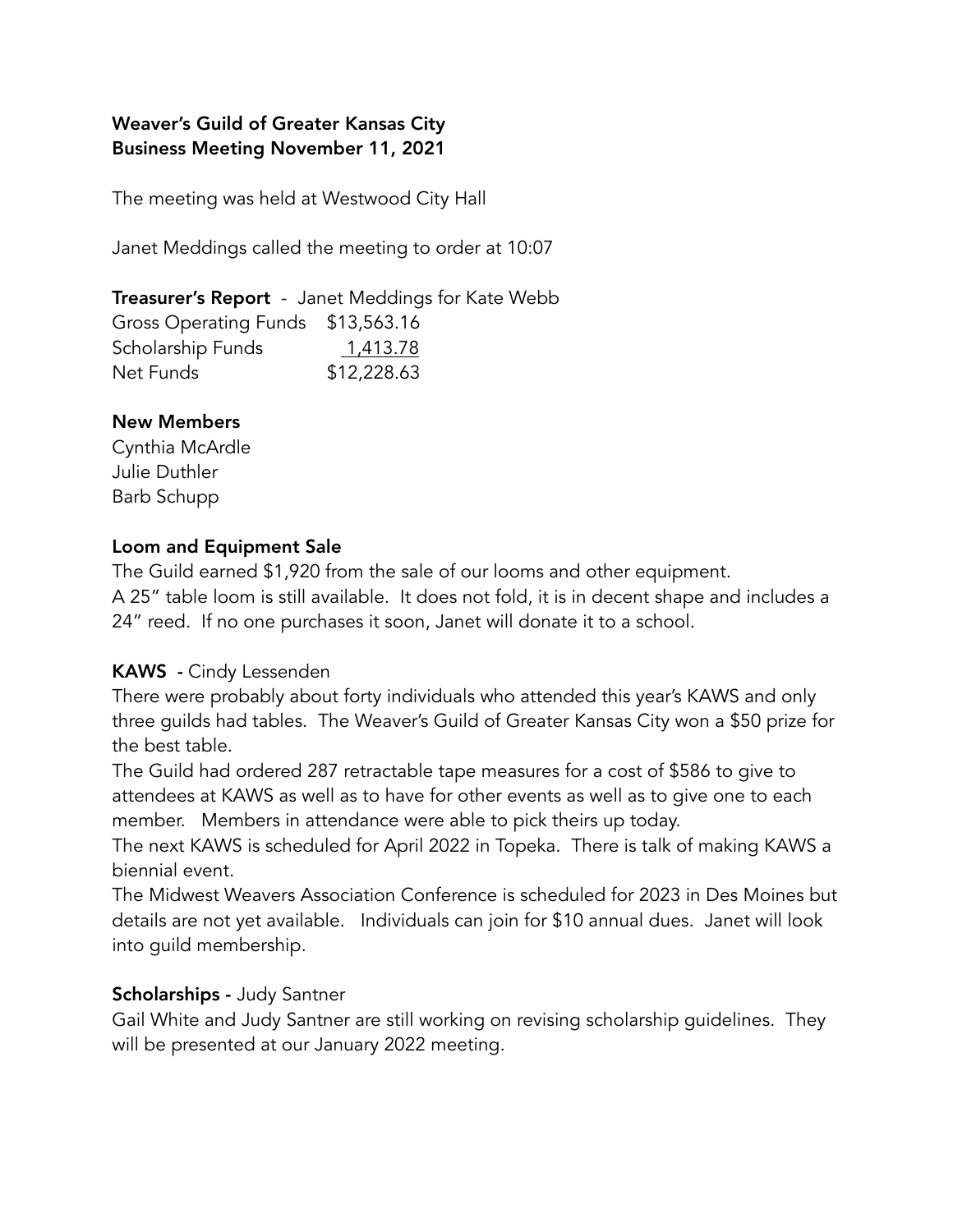## Additional Funds - Janet Meddings

The Guild earned \$3500 from the sale of donated equipment in 2018. That money was partially used for a mandala workshop, an indigo dye workshop, and the purchase of tape measures. There remains \$2,300 from the 2018 sale. We have just added to this fund \$1,920 from our equipment sale last month. Janet asked for ideas as to what to do with these funds. After many proposals, Janet recommended that we split the moneys giving shares to scholarships, programs and workshops.

Cindy Smith moved that we split the approximately \$4,000 in two with \$2,000 going for scholarships and the balance used for programs, workshops, and library books. Margaret Smith-Wisker seconded the motion. With a show of hands the motion carried.

### Creative Hand - Jamie Root

Creative Hand, a juried show, will take place November 19th and 20th at Old Shawnee Town. There is still a need for a few volunteers for setup on Friday. Volunteers have the privilege of shopping before it is opened to the public.

### Postcards - Janet Meddings

The Guild's promotional postcards that Janet had ordered have arrived. The colorful and attractive cards, costing about nine cents a piece, are a very cost effective way for us to promote the Guild. A few cards were given to members in attendance at today's meeting. Janet will be taking some to the Nelson this Saturday as she is giving a demonstration of several fiber arts.

### Holiday Party

Our annual holiday party will be held on December 9th at 10:00 AM. Everyone in attendance should bring a dish to share.

An optional mug rug gift exchange will take place.

## Board Member Vote

Joyce Downing has been nominated for Workshop Chair Erin Persinger has been nominated for Program Chair. Jacqueline Jacobson moved we accept the nominations. The motion was seconded. With a show of hands both were elected to the Board.

### Swap and Shop

The Guild's next swap and shop is scheduled for January 2022.

There was discussion as to when we should have our next swap and shop and whether it should be opened to the public. It was suggested that if opened to the public it